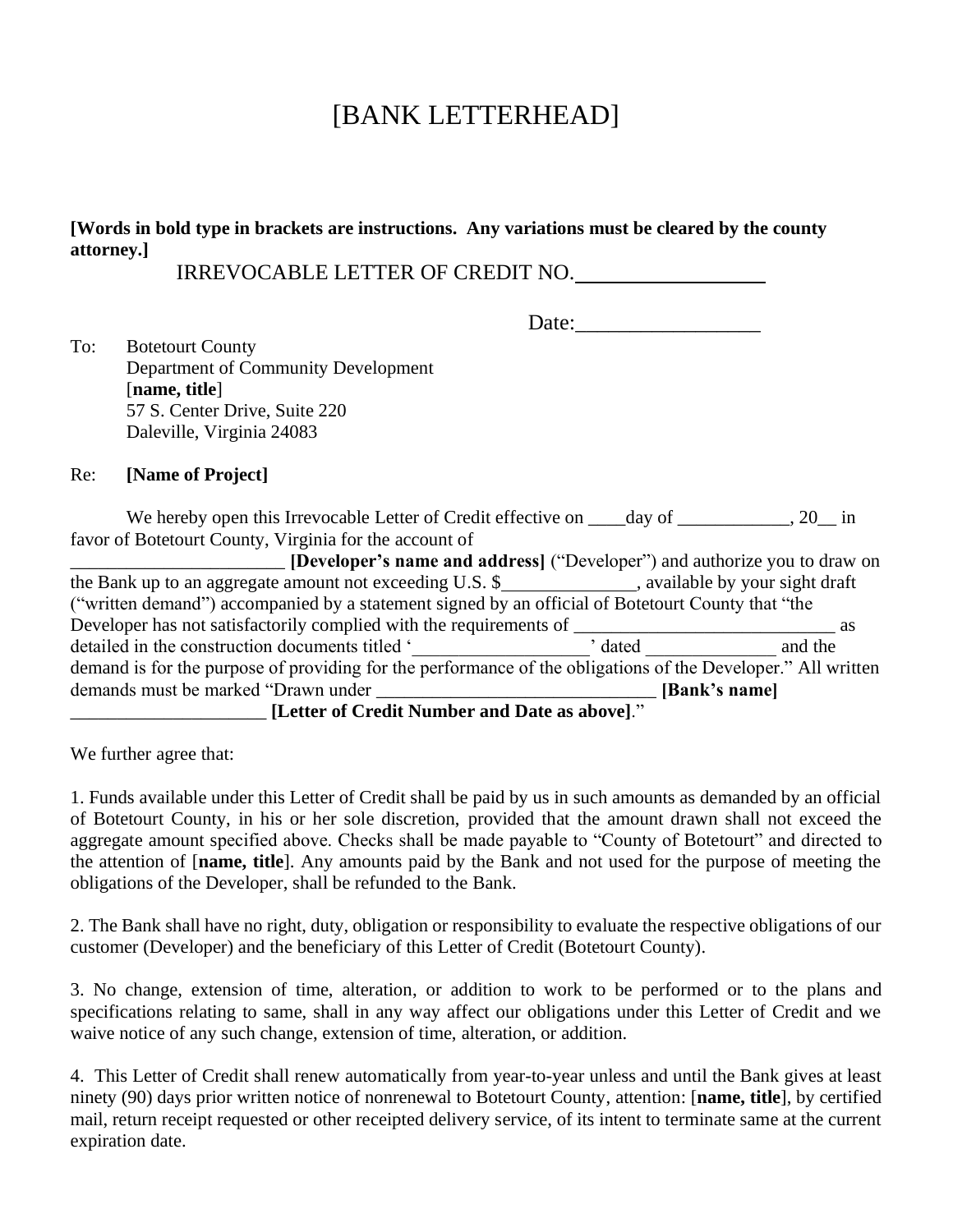5. Upon receipt by you of a notice of nonrenewal or in the event of a default, you may draw on the Bank by means of your drafts on us at sight accompanied by the written statement of an official of Botetourt County that "the County has not released liability for obligations pursuant to \_\_\_\_\_\_\_\_\_\_\_\_\_\_\_\_\_\_\_\_\_\_\_\_\_\_\_\_ as detailed in the construction documents titled '\_\_\_\_\_\_\_\_\_\_\_\_\_\_\_\_\_\_\_\_\_\_\_\_\_\_\_\_\_\_\_\_\_ proceeds of the demand will be used to secure or provide for performance of those obligations." A default shall be deemed to have occurred on the part of the Developer whenever, in the sole judgment of the [**department**], the Developer is not diligently and satisfactorily completing the improvement for which the Letter of Credit has been given as security or at the date the underlying agreement between the Developer and the County, or any extension thereof, expires.

6. If the issuer of this Letter of Credit becomes critically undercapitalized, as defined in the Code of Federal Regulations, or insolvent, as defined in any applicable federal or state statute or regulation, the County shall be immediately entitled to draw on this Letter of Credit. In such event, you may draw on this Letter of Credit by means of your written demand on us, accompanied by a statement of an official of Botetourt County that "the issuer of the Letter of Credit has become critically undercapitalized, as defined in the Code of Federal Regulations, or insolvent, as defined in any applicable federal or state statute or regulation."

7. Except as otherwise expressly stated, this Letter of Credit is subject to the Uniform Customs and Practices for Documentary Letters of Credit, International Chamber of Commerce, in effect at the time of issuance.

8. Approval of the Letter of Credit by the County shall be deemed acceptance without further notice to the Bank or any other party.

9. This Letter of Credit may be terminated at any time upon the County giving written release to the Developer and the Bank.

 We agree that all written demands drawn in compliance with the terms of this Letter of Credit shall be duly honored upon presentation and delivery of the applicable statement set out above.

**[Bank Name and Address]** Very truly yours,

**[Signature of Authorized Officer]**

| By:    |  |
|--------|--|
| Name:  |  |
| Title: |  |

⎯⎯⎯⎯⎯⎯⎯⎯⎯⎯⎯⎯⎯⎯⎯⎯⎯⎯⎯⎯

#### CITY/COUNTY OF\_ STATE/COMMONWEALTH OF

.

The foregoing instrument was acknowledged before me , 20 , by

Notary Public (Seal) My commission expires: